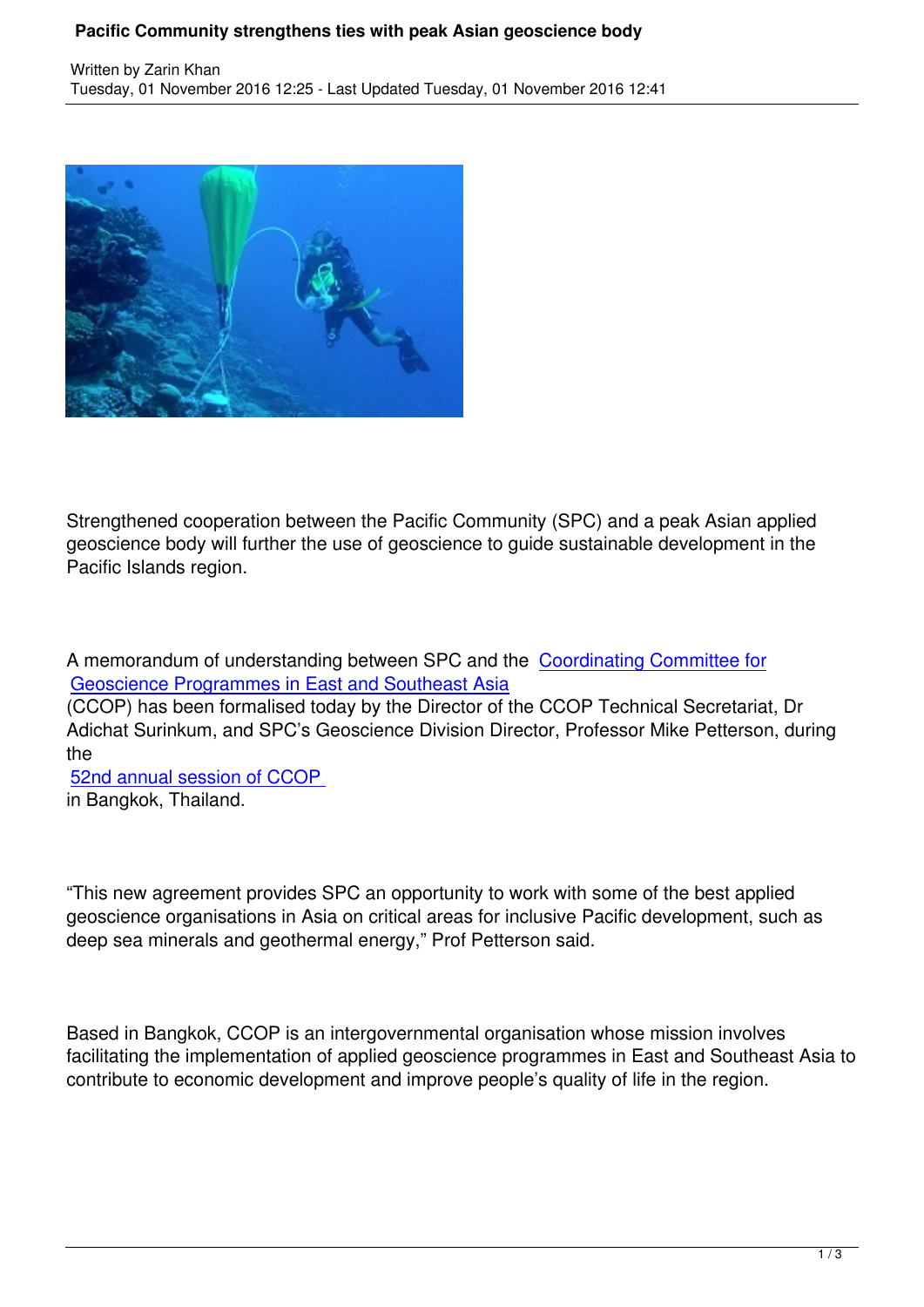To this end, CCOP promotes capacity building, technology transfer, exchange of information and institutional linkages for sustainable resource development, management of geo-information, geo-hazard mitigation and protection of the environment.

Since the mid-1990s, many aid donors have shifted their focus away from science, leading to a depletion of geoscience capacity. Lately, Pacific regional organisations have made limited headway in expanding their scientific capacity.

SPC plays a significant role in helping the region attract geoscience-related aid funding and stitching the dispersed geoscience communities together, Prof Petterson said. Universities in the region, assisted by geoscientists abroad and private employers, are also playing a role.

At the CCOP session, Prof Petterson presented examples of how geoscience can contribute to inclusive Pacific development, and encouraged the Asian organisations to take a greater interest in the Pacific and support its development.

One example explored deep-sea minerals as a potential new source of wealth generation and the challenges the region faces in developing capacity and addressing the environmental and social concerns of this emerging sector.

A second project in Kiribati has moved aggregate extraction from beaches only 3 metres above sea level to sediment-rich lagoons, providing new options for the future.

Prof Petterson also presented on the promises and benefits of sustainable geothermal and